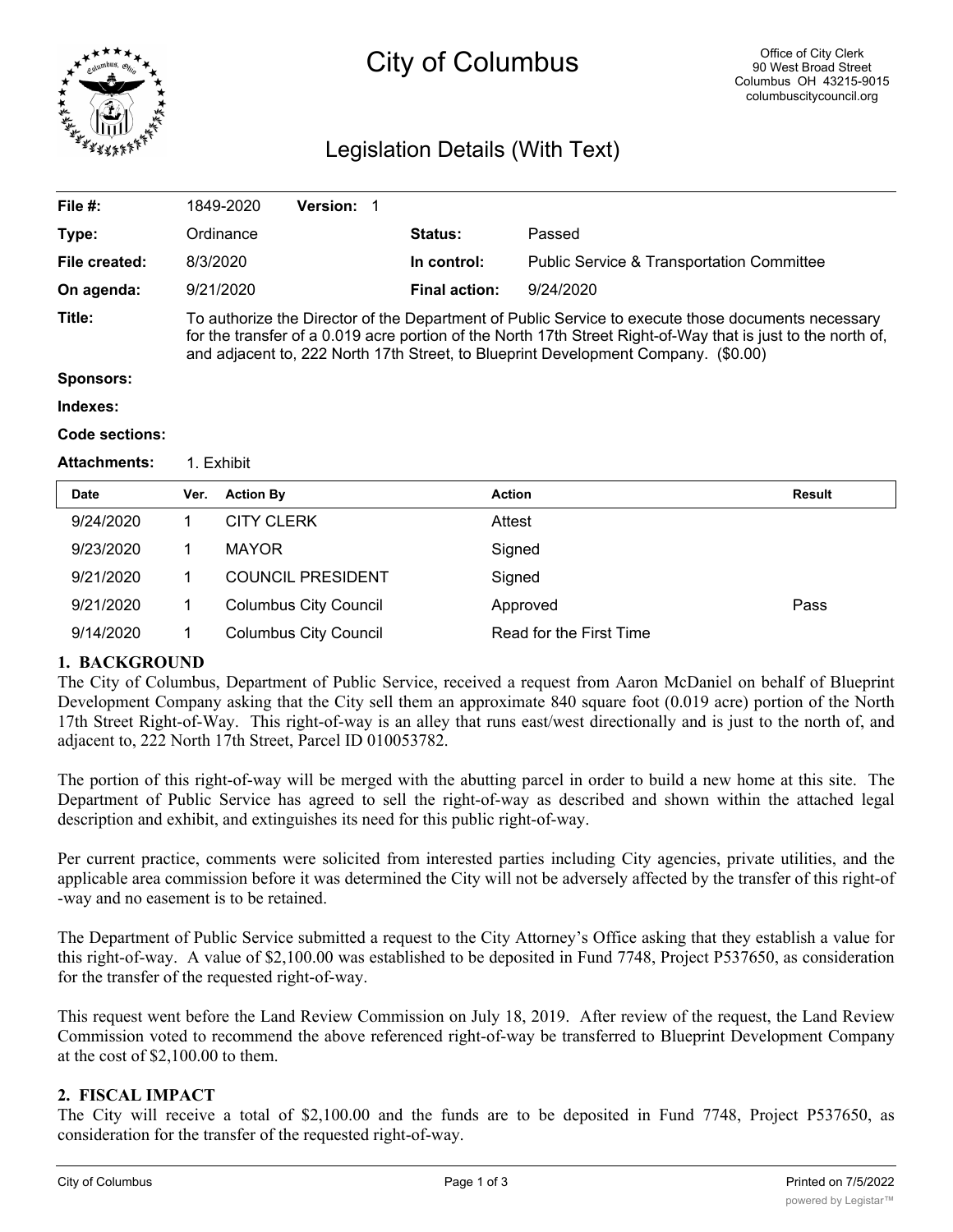To authorize the Director of the Department of Public Service to execute those documents necessary for the transfer of a 0.019 acre portion of the North 17th Street Right-of-Way that is just to the north of, and adjacent to, 222 North 17th Street, to Blueprint Development Company. (\$0.00)

**WHEREAS,** the City of Columbus, Department of Public Service, received a request from Aaron McDaniel on behalf of Blueprint Development Company asking that the City sell them an approximate 840 square foot (0.019 acre) portion of the North 17th Street Right-of-Way. The right-of-way is an alley hat runs east/west directionally and is just to the north of, and adjacent to, 222 North 17th Street, Parcel ID 010053782; and

**WHEREAS, t**he portion of this right-of-way will be merged with the abutting parcel in order to build a new home at this site; and

**WHEREAS,** the Department of Public Service has agreed to sell the right-of-way as described and shown within attached legal description and exhibit and extinguishes its need for this public right-of-way; and

**WHEREAS,** per current practice, comments were solicited from interested parties including City agencies, private utilities, and the applicable area commission before it was determined the City will not be adversely affected by the transfer of this right-of-way and no easement is to be retained; and

**WHEREAS,** the Department of Public Service submitted a request to the City Attorney's Office asking that they establish a value for this right-of-way; and

**WHEREAS,** a value of \$2,100.00 was established to be deposited in Fund 7748, Project P537650, as consideration for the transfer of the requested right-of-way; and

**WHEREAS,** this request went before the Land Review Commission on July 18, 2019; and

**WHEREAS,** after review of the request, the Land Review Commission voted to recommend the above referenced rightof-way be transferred to Blueprint Development Company at the cost of \$2,100.00 to them; **now, therefore**

### **BE IT ORDAINED BY THE COUNCIL OF THE CITY OF COLUMBUS**

**SECTION 1.** That the Director of the Department of Public Service be and is hereby authorized to execute a quit claim deed and other incidental instruments prepared by the City Attorney's Office necessary to transfer the legal description as described below and on the attached exhibit of right-of-way to Blueprint Development Company; to-wit:

### **17TH STREET ALLEY DESCRIPTION, 0.019 Acres**

Situated in the State of Ohio, County of Franklin, City of Columbus, Half Section 13, Township 5, Range 22 in Scofield's Survey of the Refugee Tract, and being a portion of a 10 ft alley dedicated in Mitchell & Watson Mt. Vernon Avenue Addition as delineated in Plat Book 2, Page 189 recorded in the Franklin County Recorder's Office and further described as follows:

**Beginning** for reference at a **5/8" rebar found** with blue cap at the southwest corner of Lot 7 of said Mitchell & Watson Mt Vernon Avenue Addition and the east line of 17th Street (50 feet in width, See Ord No. 178-31);

**Thence South 02°26'21" West a distance of 216.09 feet**; along the east line of said 17th Street to an **iron pin set** at the northwest corner of said alley and the southwest corner of Lot 1 of said Mitchell & Watson Mt. Vernon Avenue Addition conveyed to Eric Hallibarger as described in Instrument 200901270010241, and the **PRINCIPLE PLACE OF BEGINNING**;

**Thence South 87°11'48" East a distance of 84.00 feet**, along the north line of said alley and the south line of said Lot 1